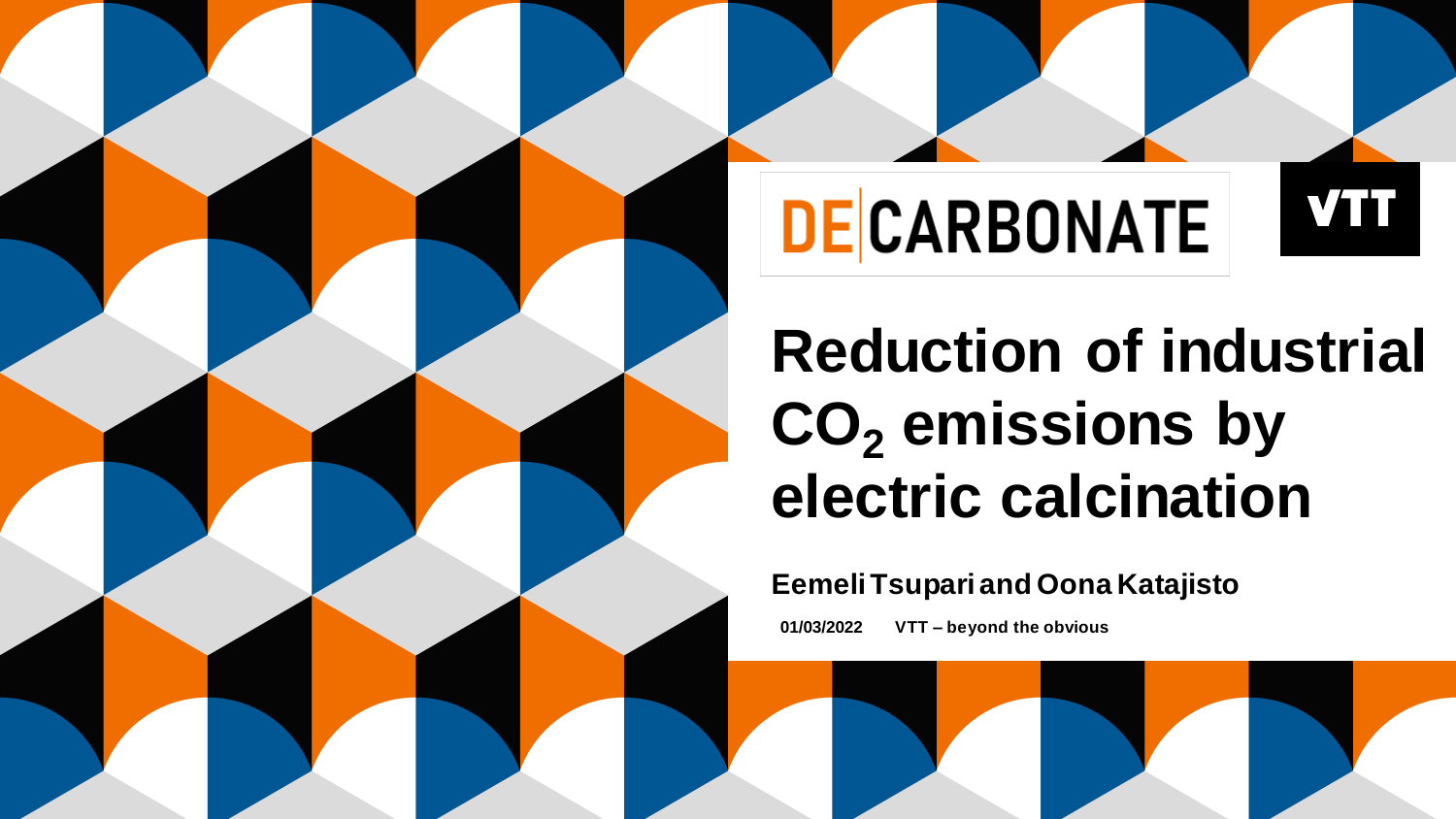#### **Content**

Rationale and the concept

Industrial applications

Results from pilot scale experiments

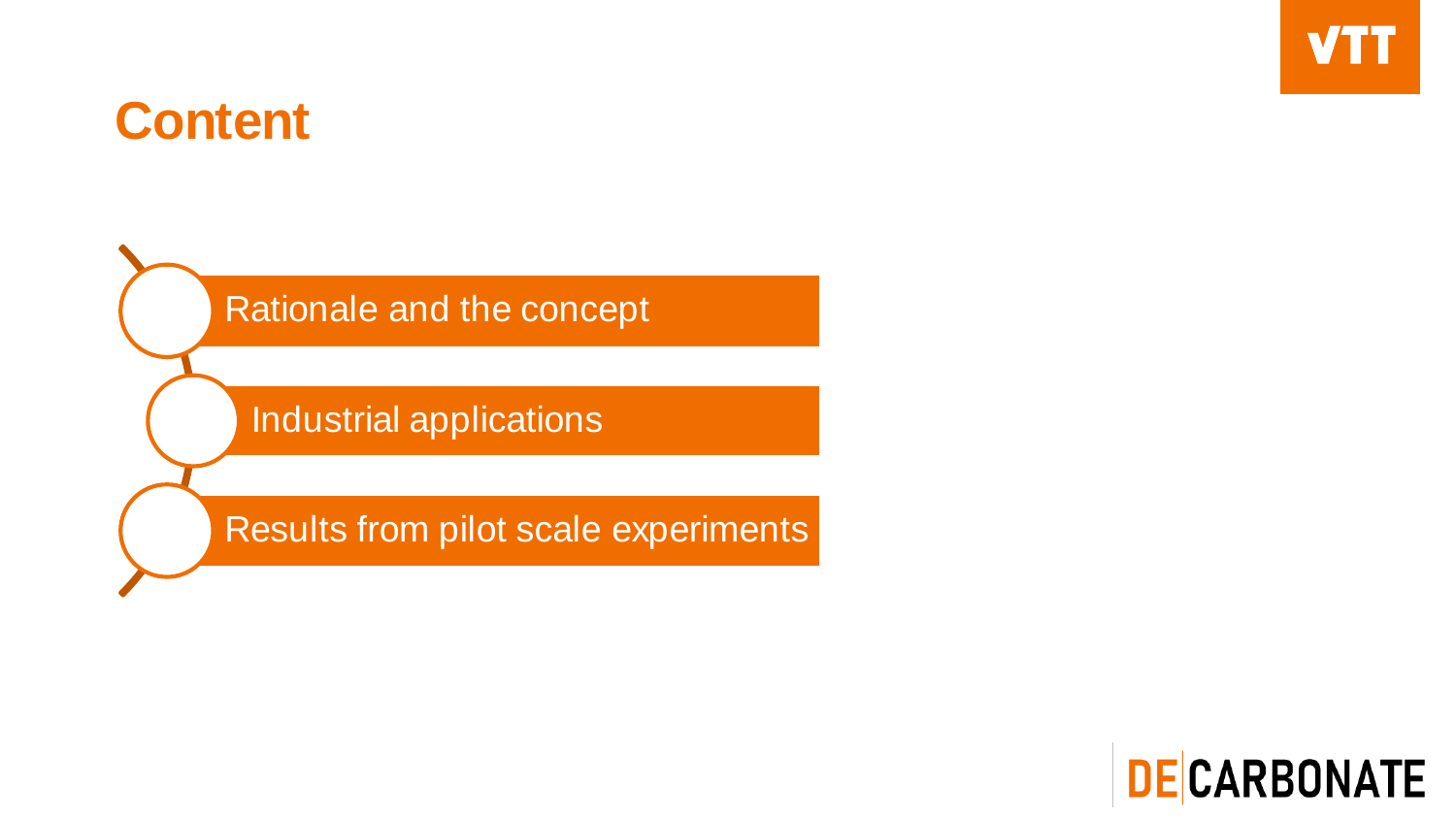### **Rationale and present state**

- **Limestone is one of the most used materials** 
	- 3,0 Gt of  $CO<sub>2</sub>$  from cement production  $\rightarrow$  8 % of global emissions
- Increasing emission allowance price in the EU ETS
- **Unstable fuel prices**
- Demand from customers





*Picture: Finnsementti*

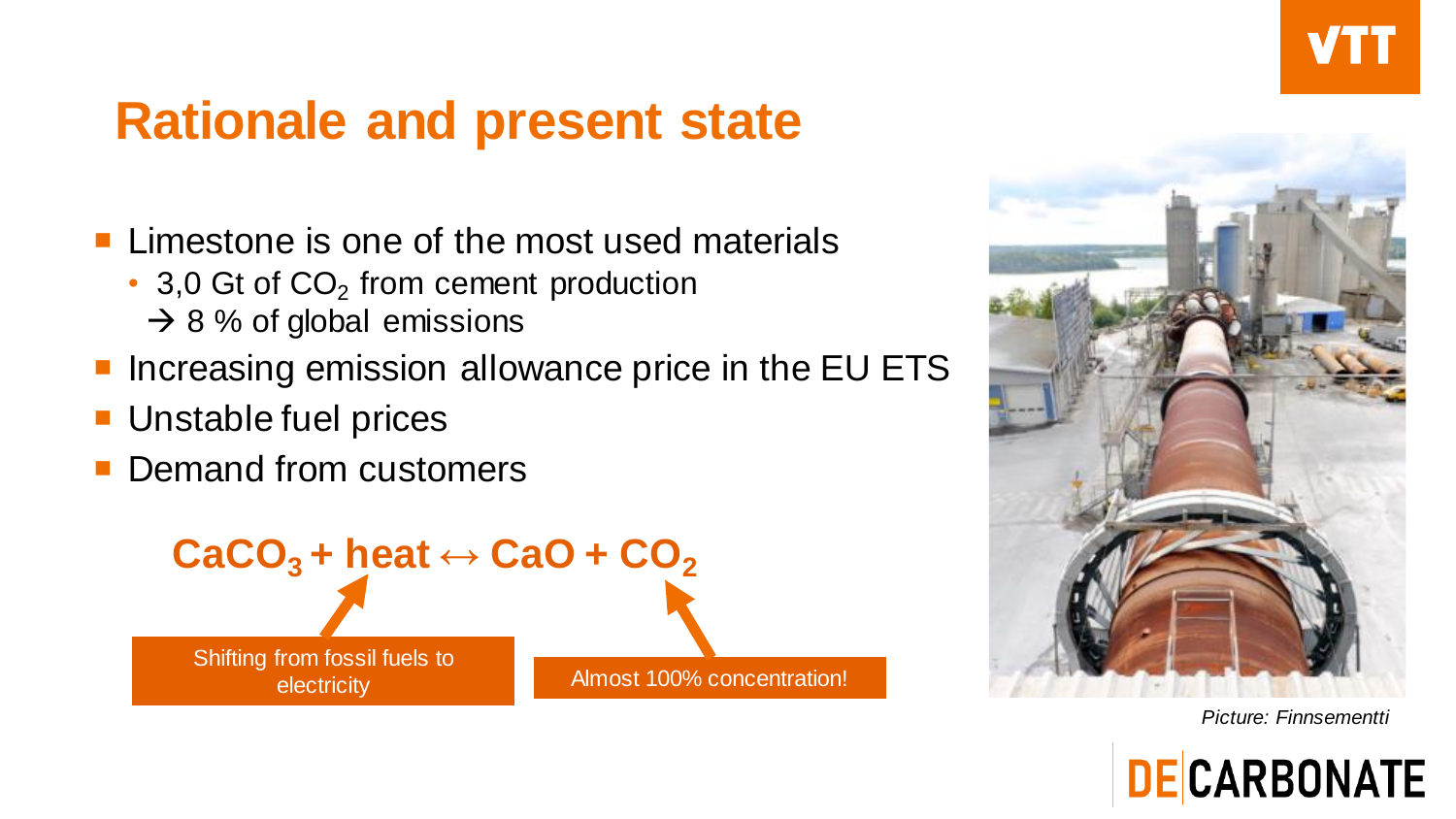

### **Changes in operational environment**

#### [ $\epsilon$  / tonne  $CO<sub>2</sub>$ ] EUA price [ $\in$  / tonne CO $_2$ ] EUA price  $\Omega$ Jan 2018 2019 2020 2021 2022 Year

#### Emission allowance price in the EU ETS Natural gas price (Dutch TTF benchmark)

Natural Gas EU Dutch TTF (EUR) 77.61 -5.047 (-6.11%) හි 1Y 5Y 10Y 25Y 50Y All

*Picture: https://tradingeconomics.com/commodity/eu-natural-gas Data: https://www.investing.com/commodities/carbon-emissionshistorical-data*

# **ECARBONATE**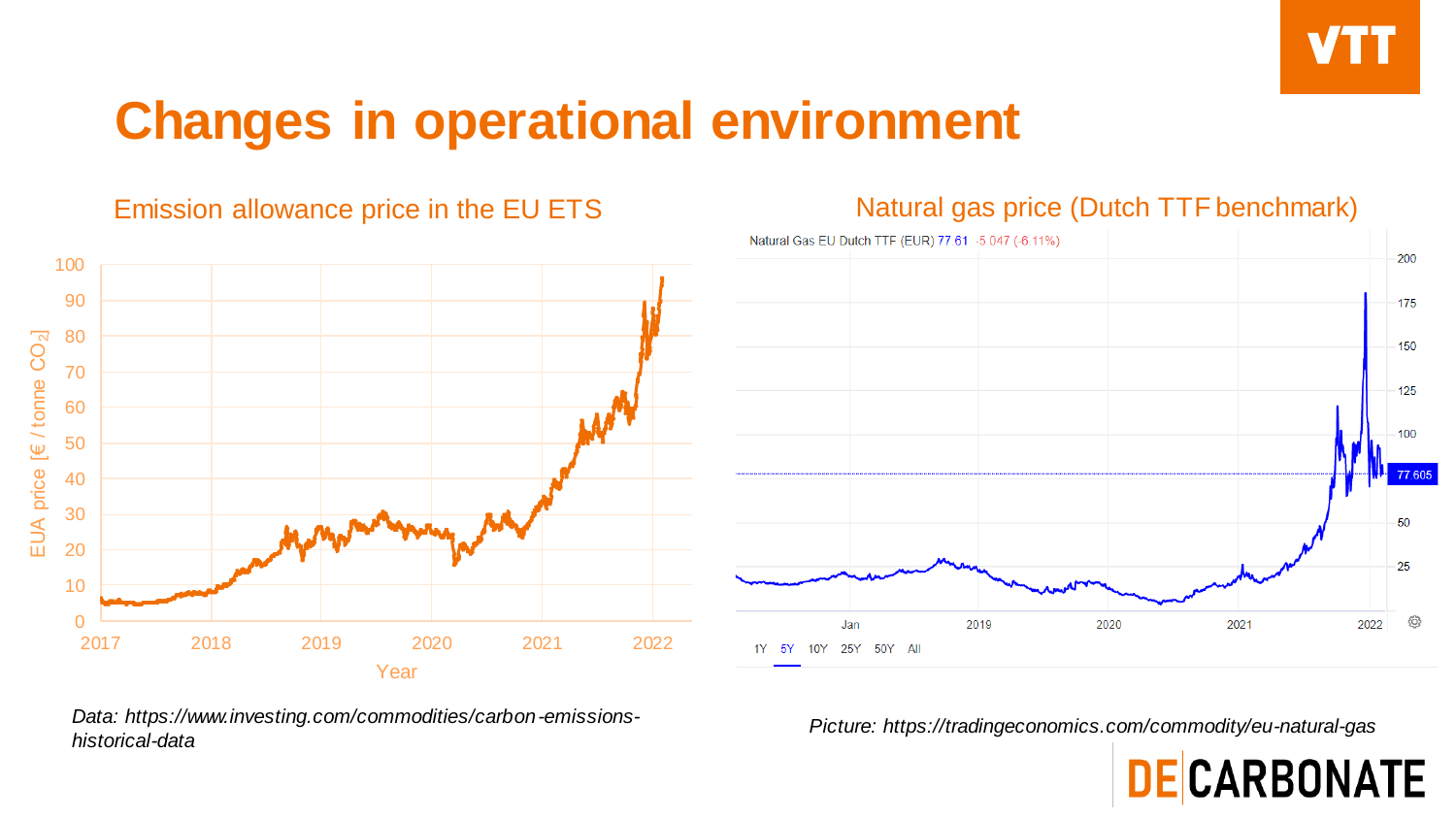# **Electricity price**

**Nordpool spot, Finland market area**



**VTT**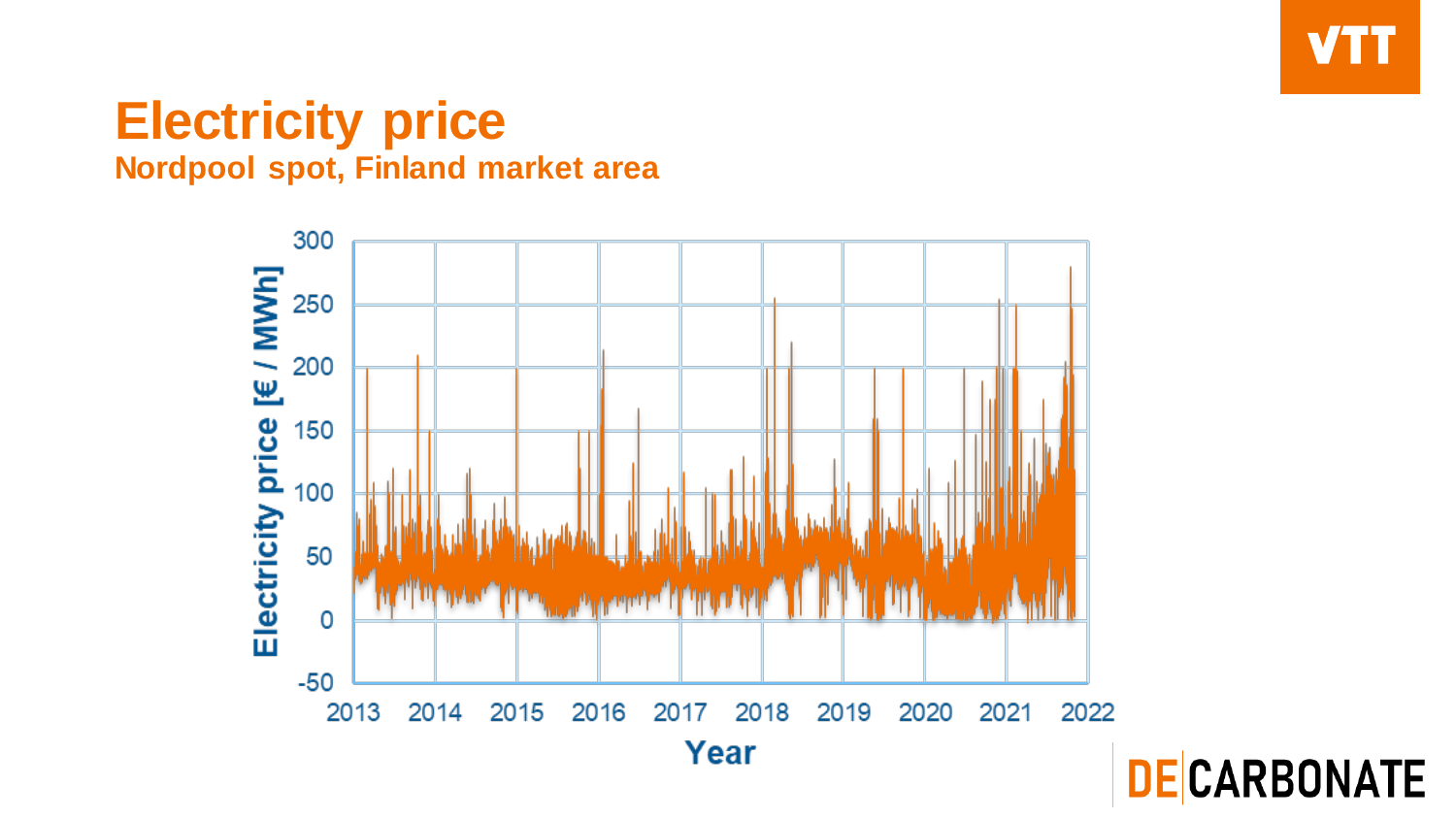### **Specific CO<sup>2</sup> emissions of power production in Finland**



*Data: https://pxhopea2.stat.fi/sahkoiset\_julkaisut/energia2020/html/suom0011.htm*

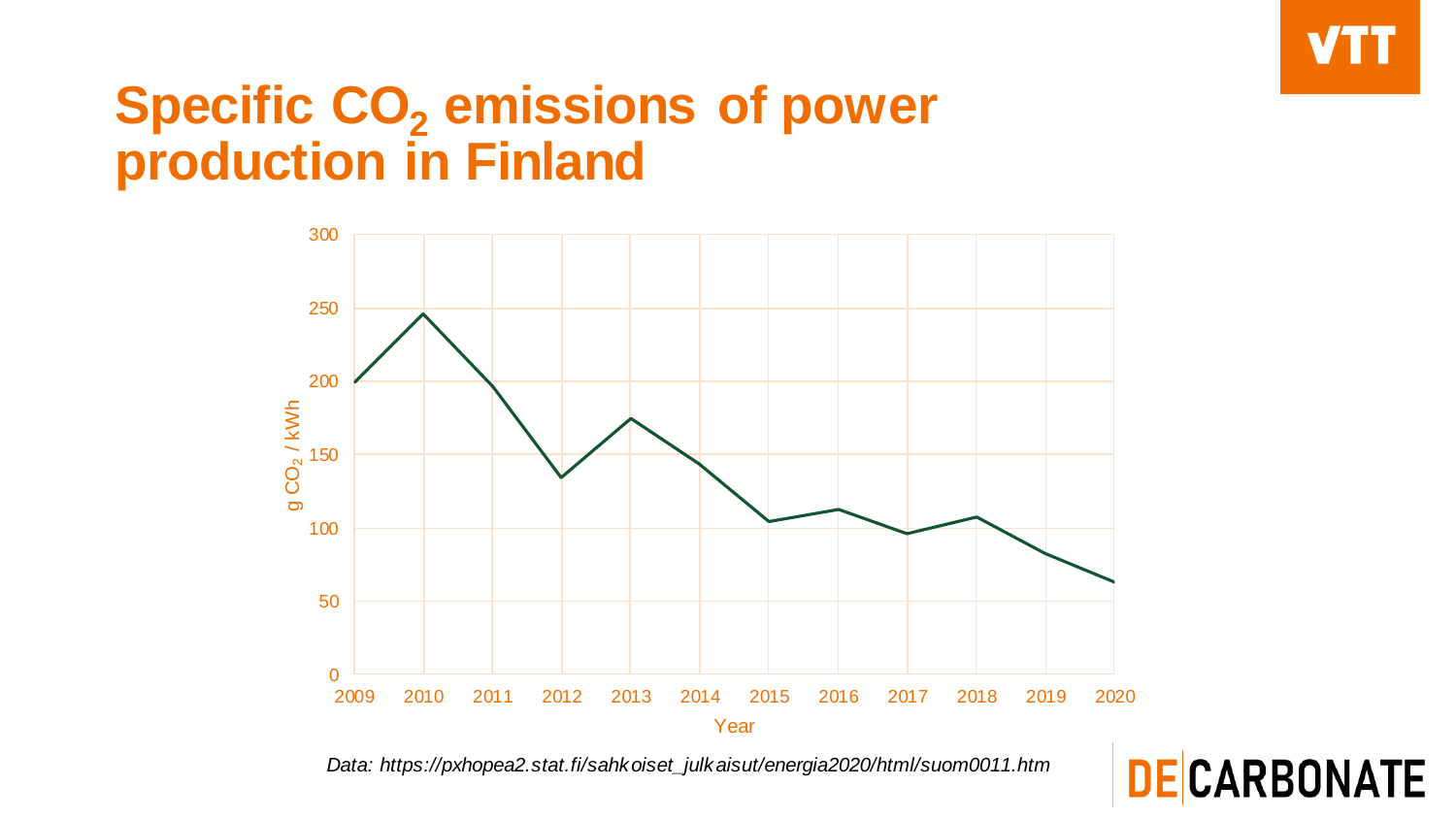# **DECARBONATE**

- Using indirect heating by electricity roughly 50 % of  $CO<sub>2</sub>$  emissions can be directly avoided (by substituting fossil fuels)
- $\blacksquare$  Pure CO<sub>2</sub> stream can be used for utilization (CCU) or permanently stored (CCS)
- The **Decarbonate** project will prove the concept using electrically heated rotary kiln integrated by  $CO<sub>2</sub>$  capture and upgrading

*VTT's budget: 1.2 MEUR Schedule: Oct/2019 – Mar/2022*

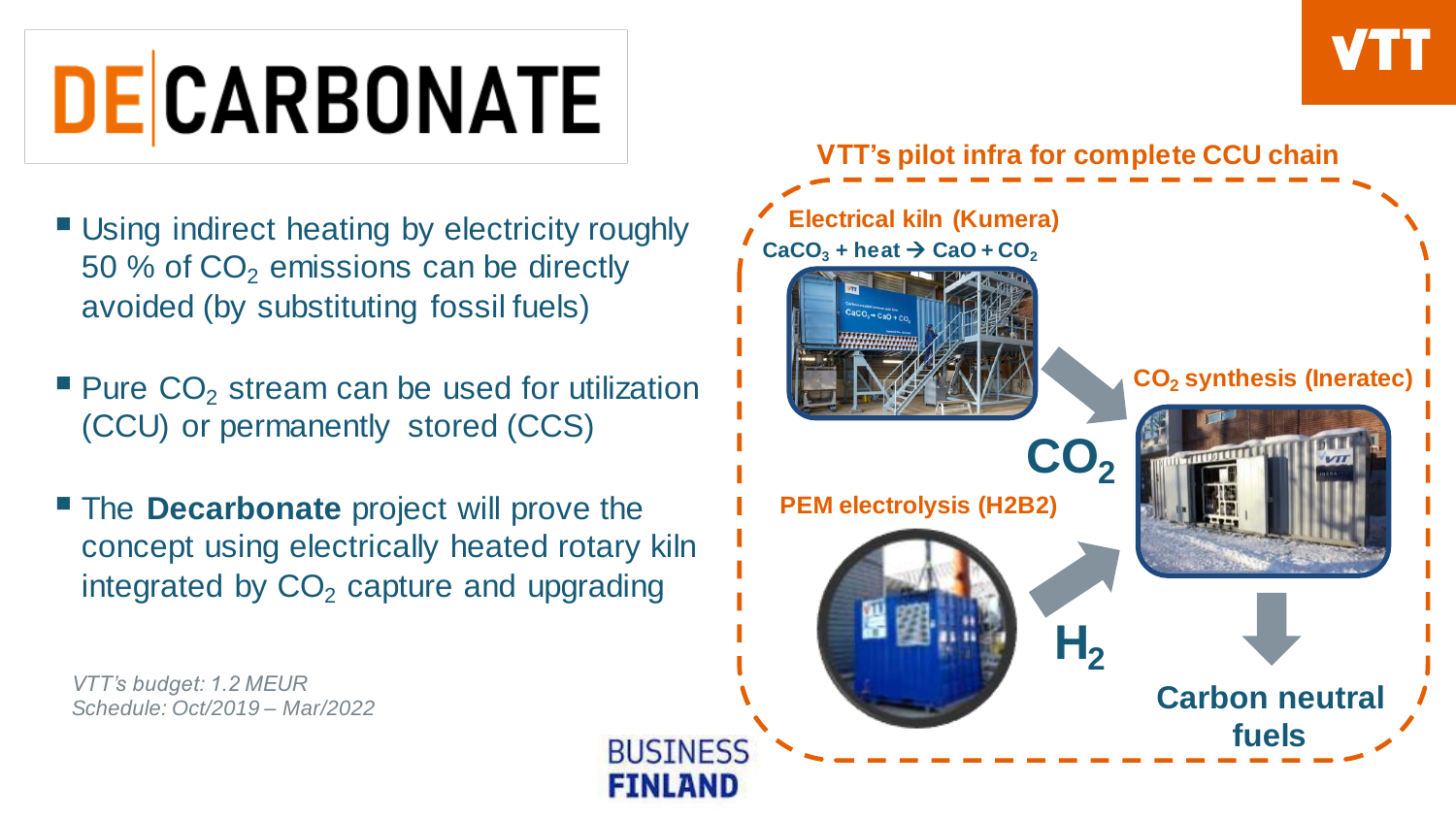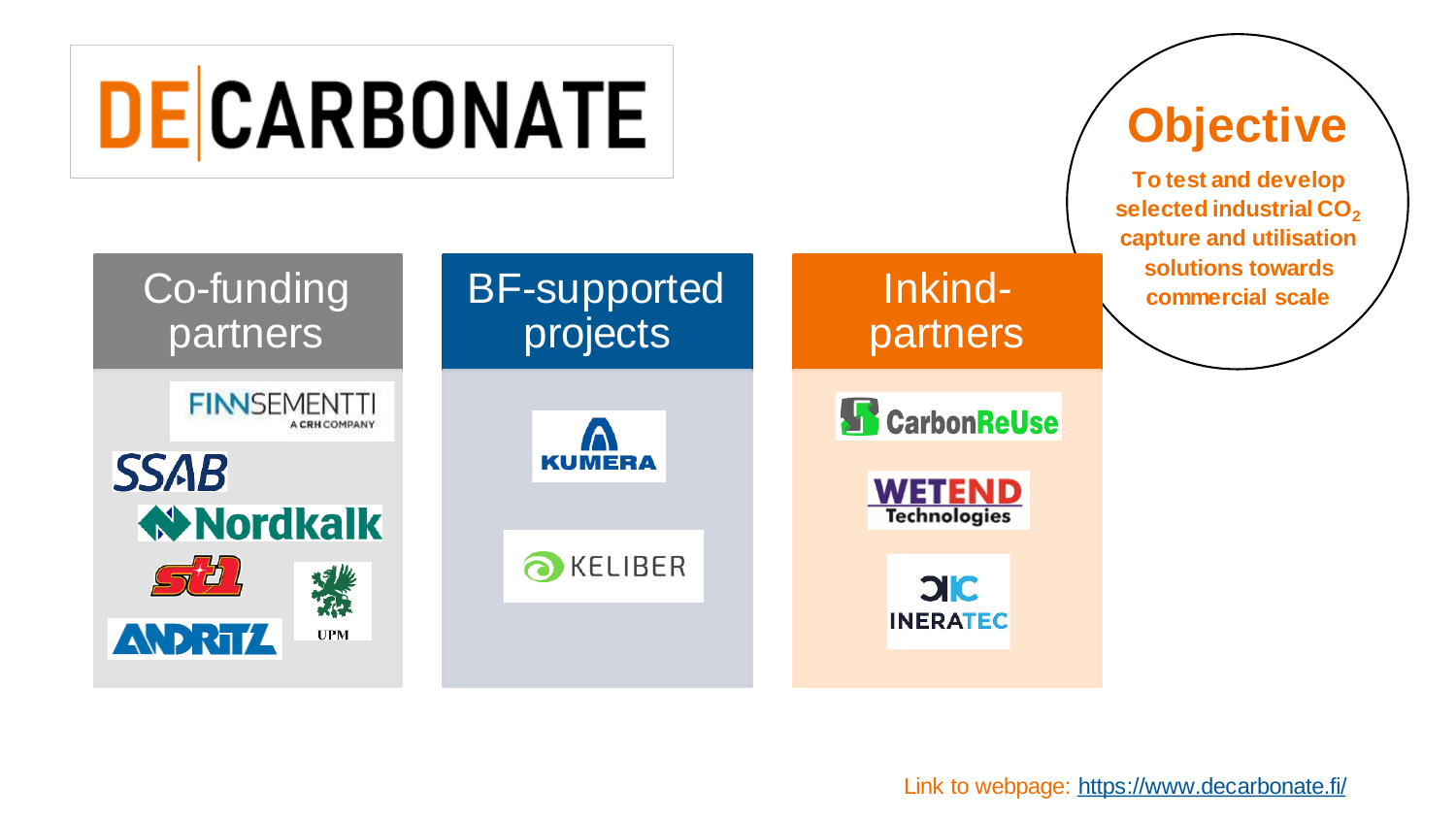

### **Directly suitable for burnt lime production**



Lime production [Mt]

*Picture: Katajisto, 2020*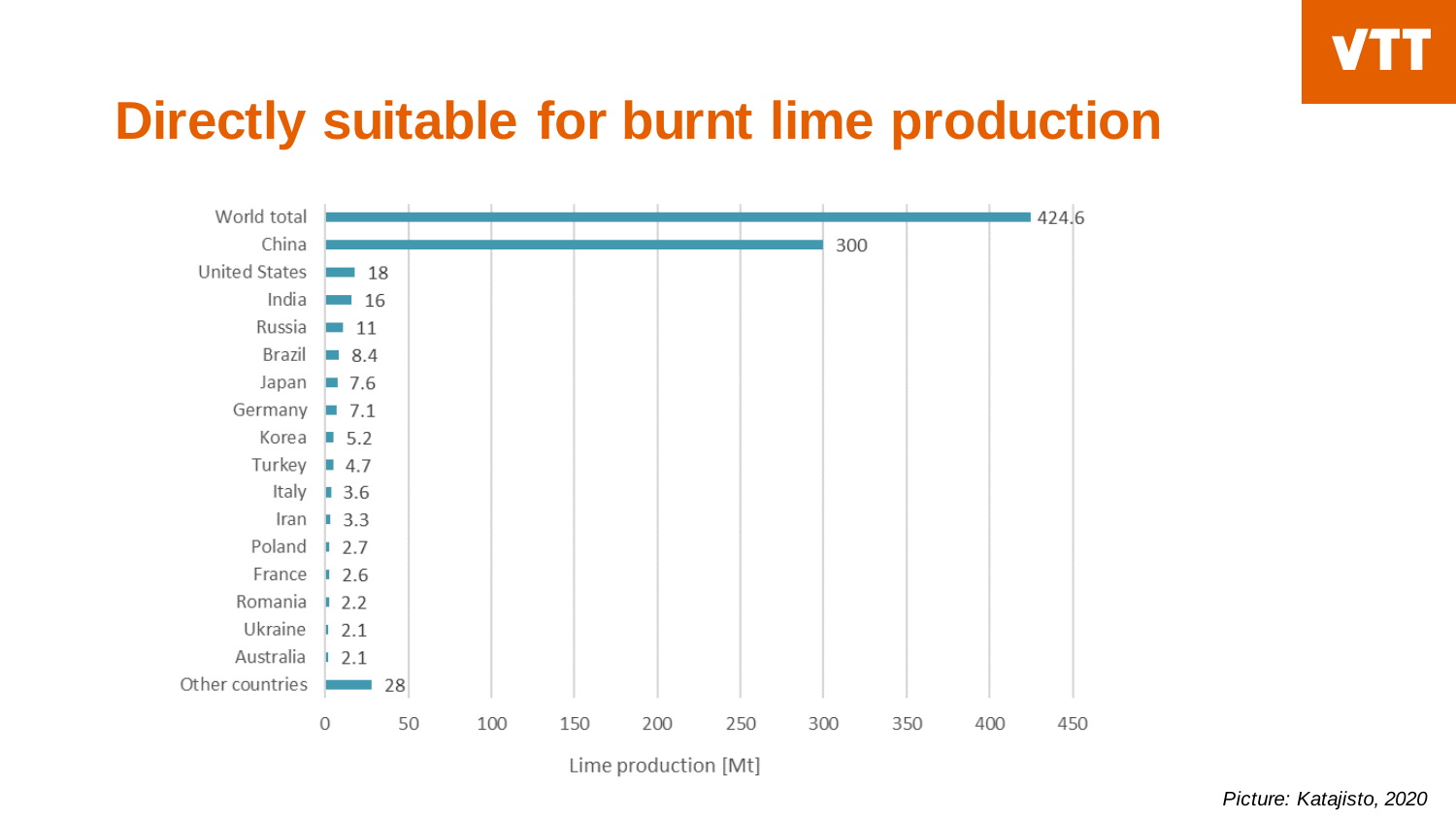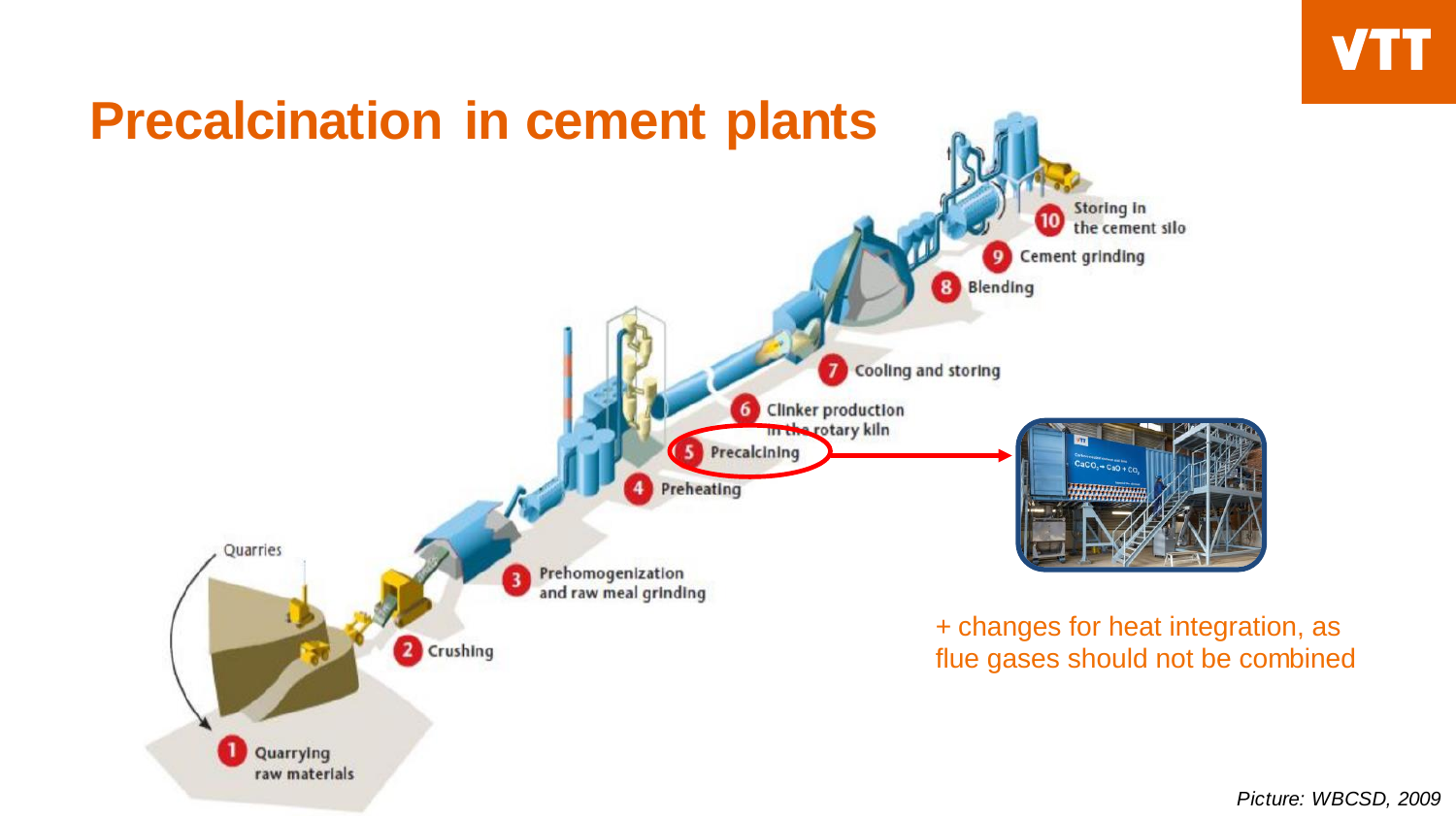# **Calcium looping at pulp mills**

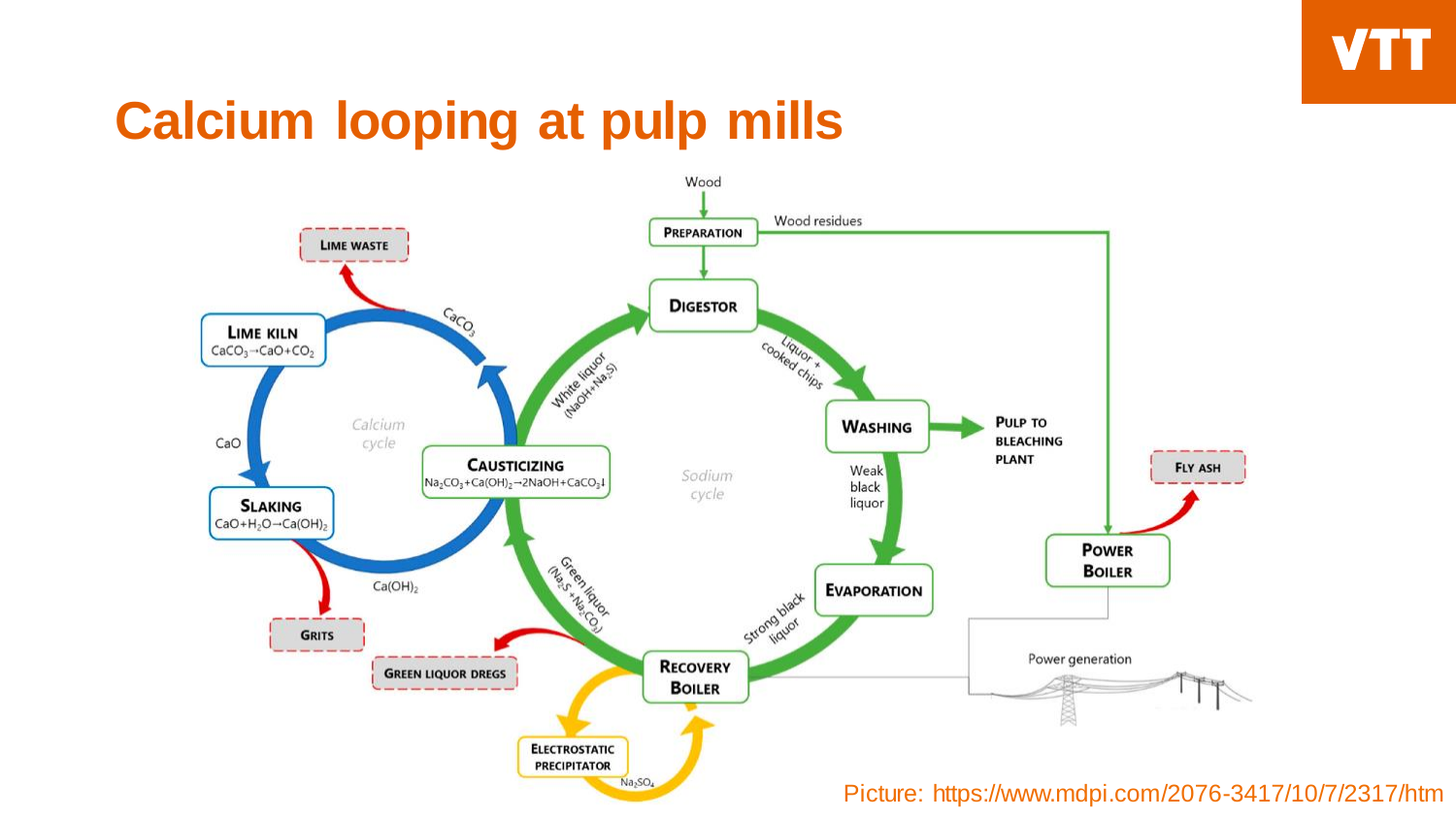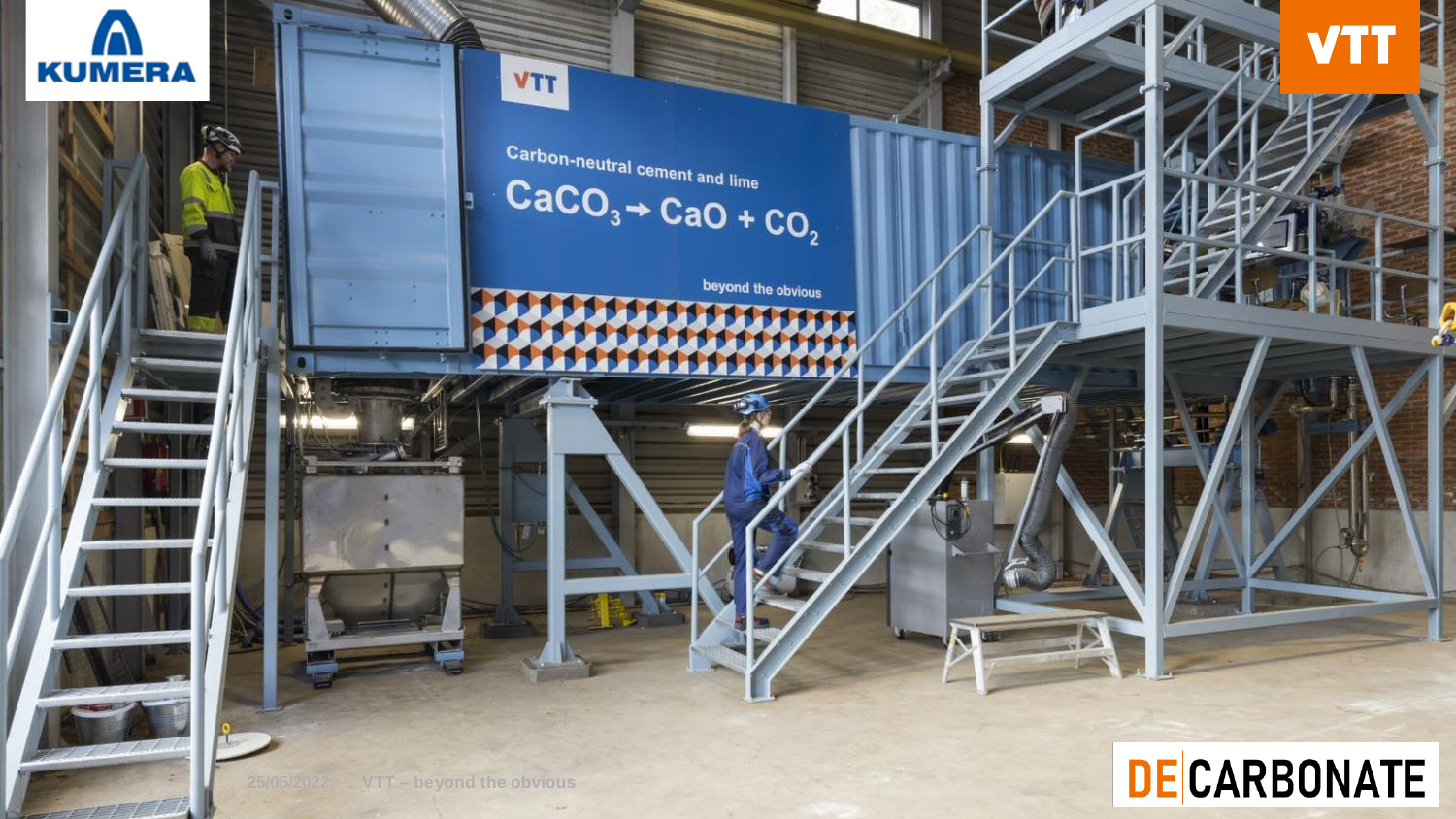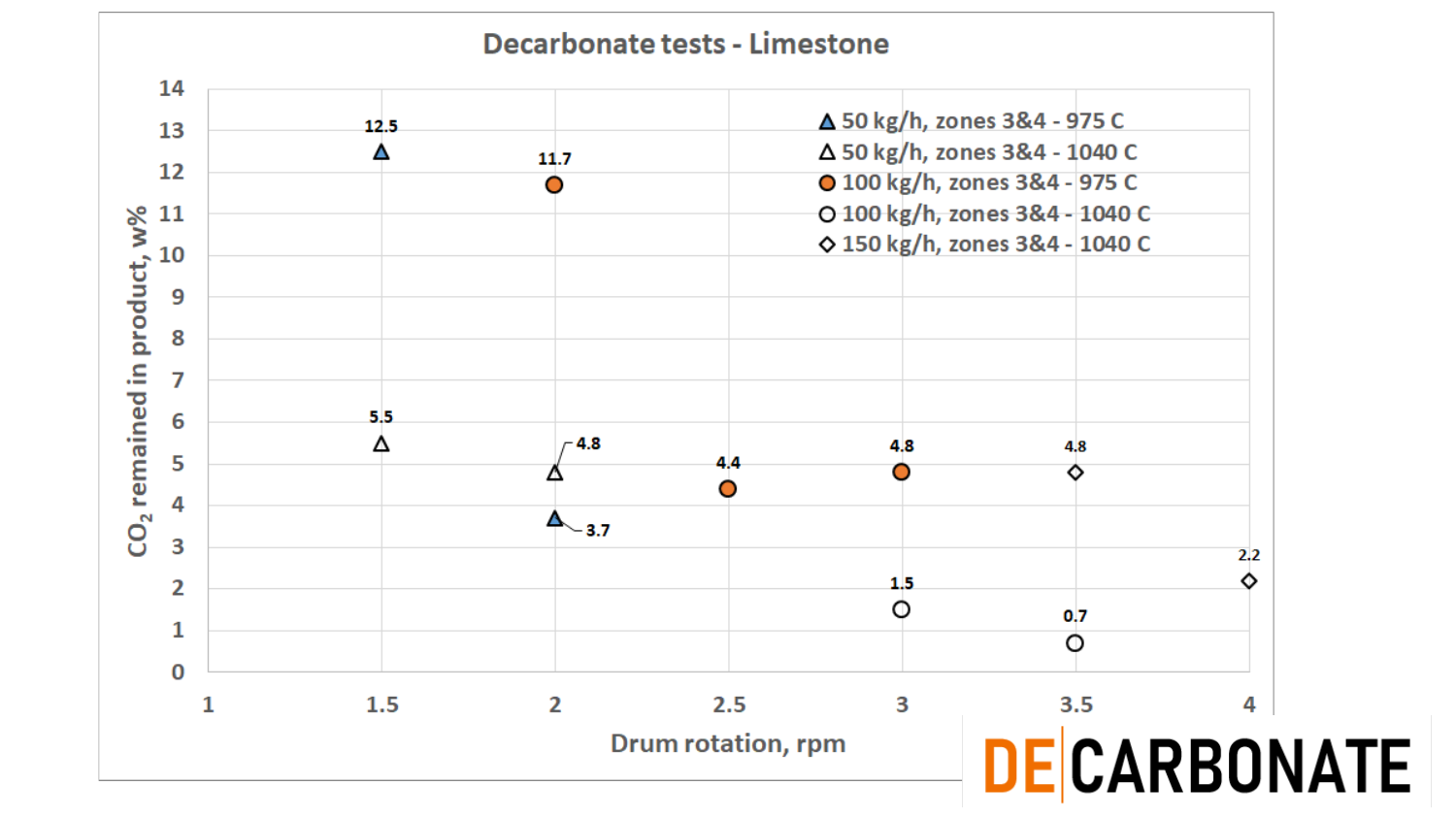#### **High CO<sup>2</sup> in raw offgas Mainly dependent on air ingress**